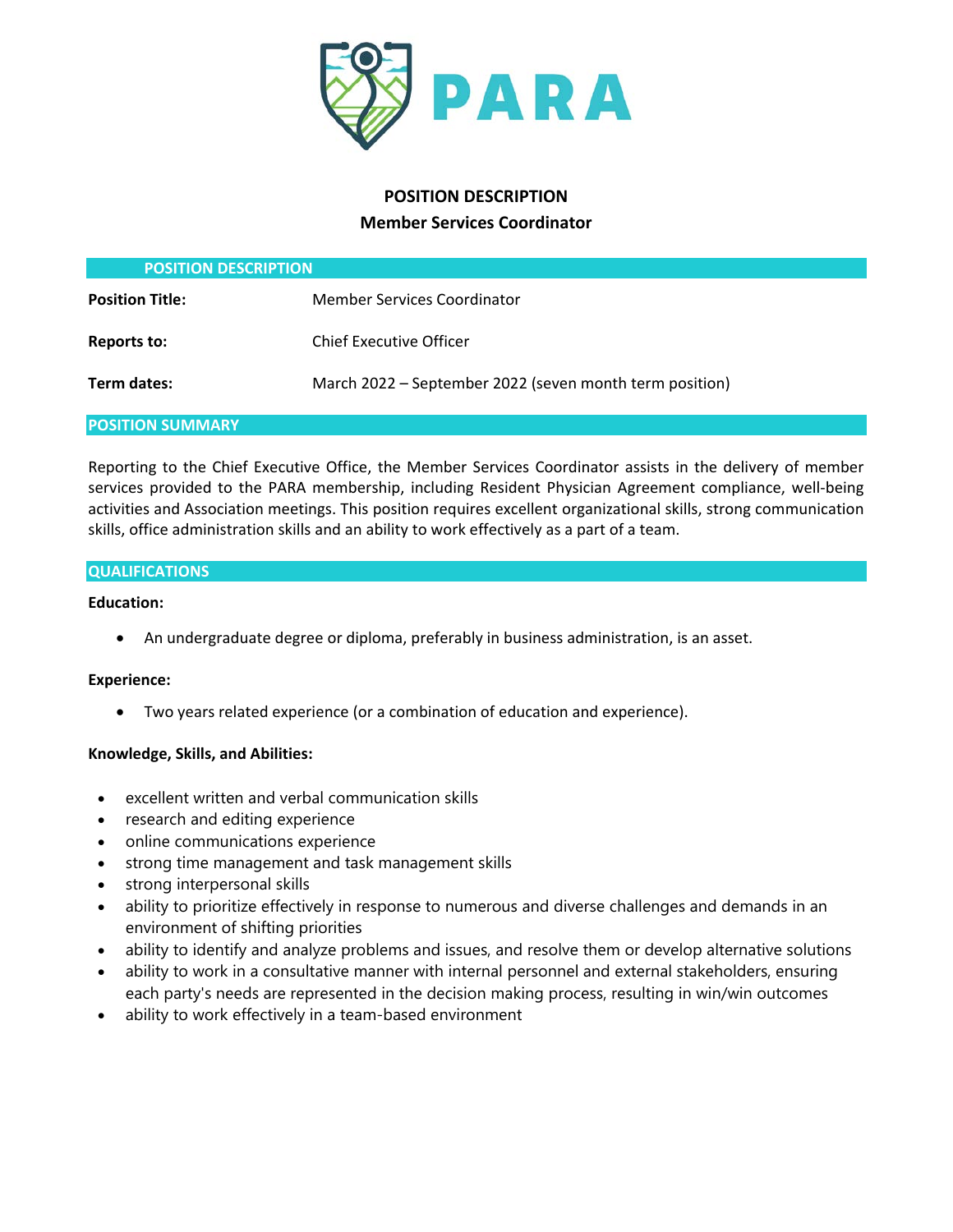# **KEY DUTIES and RESPONSIBILITIES**

# Office Operations

- Works with the other Member Services Coordinator (MSC) to complete daily operations of the PARA office, including being first point of contact for phone enquiries and managing the general PARA email account
- Works with the Communications Coordinator to maintain and update PARA's membership contact lists

# Association Meetings

- Directly responsible for coordinating resident physician representation and reporting on all internal and external meetings; this responsibility includes maintaining and updating PARA's external ambassador listings, sending out meeting reminders, and ensuring collection of appropriate reports
- Works with the other MSC to coordinate logistics for Assembly meetings and Executive Board inperson meetings
- Works with the other MSC to create the Assembly meeting package and keep minutes for the PARA Assembly

### Member Services

- Directly responsible for ensuring Resident Physician Agreement compliance records are maintained, including all on-call schedules, excess call reports and follow up
- Works with CEO to respond to member requests for letters to the Canada Revenue Agency related to payment of member dues
- Works with the other MSC to coordinate logistics for all PARA-sponsored wellness events
- Works with the other MSC to ensure Resident Physician Agreement compliance
- Works with the other MSC and the CEO to reconcile monthly AHS dues reports
- Works with the other MSC to manage the PARA Taxi Reimbursement Program

# General

- Coordinates and takes an active role in delivering the Association's presentations at academic halfdays
- Other duties as required, including providing support to PARA's internal committees as directed by the CEO
- Takes direction from the CEO on all matters pertaining to the role as Member Services Coordinator

# **ABOUT PARA**

The Professional Association of Resident Physicians of Alberta (PARA) is the voice of the more than 1,700 resident physicians providing round-the-clock care to Albertans in outpatient facilities and acute care hospitals.

PARA provides effective representation for physicians completing further training in a residency program in Alberta. PARA advocates excellence in education and patient care while striving to achieve optimal working conditions and personal well-being for its members. https://www.para-ab.ca/